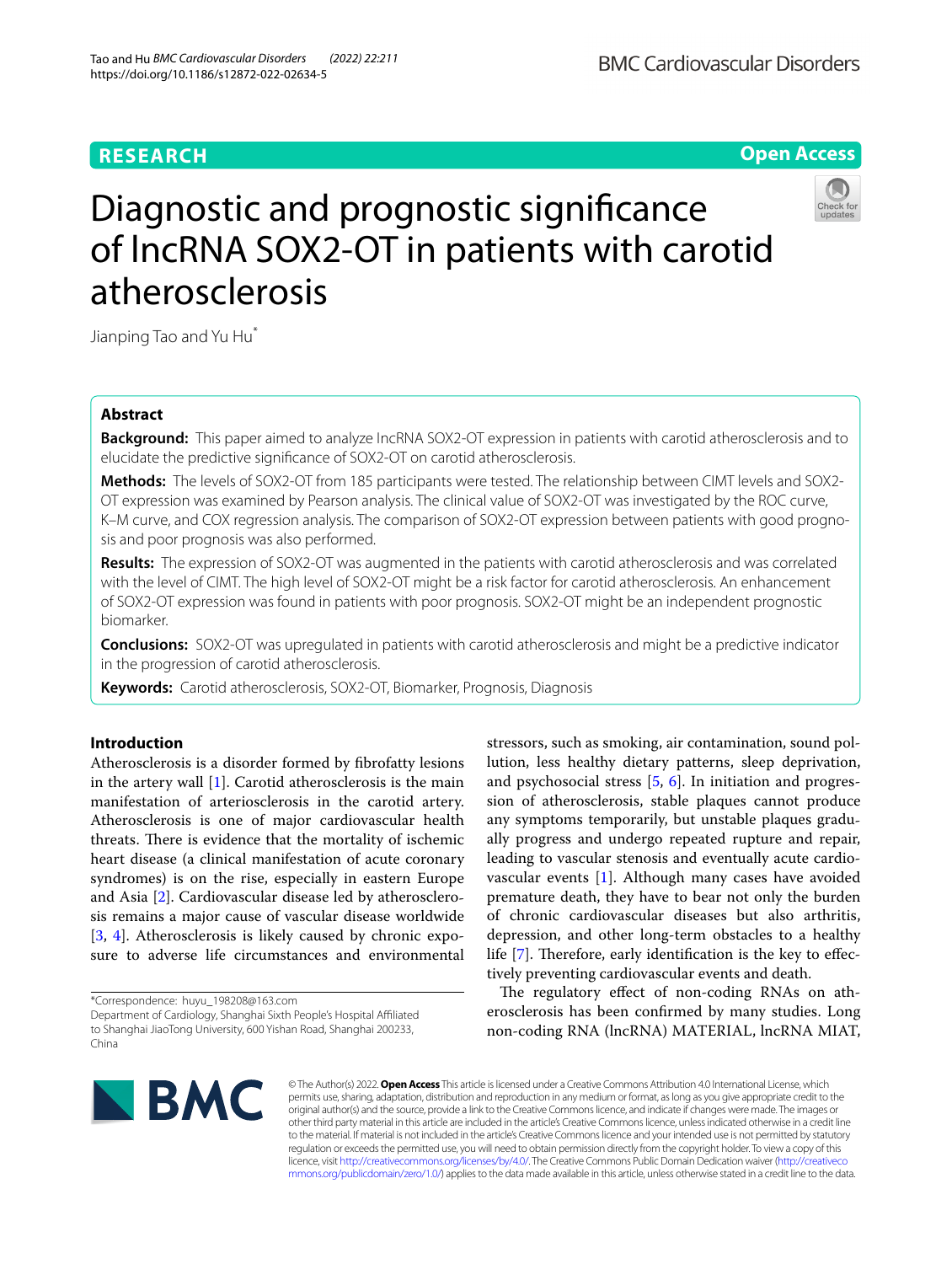and lncRNA H19 can afect the processes of lipoprotein uptake, cholesterol reverse transport, cell infammation, and angiogenesis [[8](#page-5-7)[–10](#page-5-8)]. MicroRNA (miR)-211-5p, miR-637, and miR-18a-5p can be used as novel biomarkers for the diagnosis of atherosclerosis [[11](#page-5-9)[–13](#page-5-10)]. Studies have also shown that lncRNA exists in peripheral circulating blood and can be used as a biomarker to refect the severity of cardiovascular diseases and adverse prognosis. For instance, serum lncRNA-AWPPH is an independent risk factor for coronary artery disease and lncRNA THRIL is positively related to the accumulating rate of major adverse cardiovascular events in patients with coronary heart disease [[14](#page-5-11), [15\]](#page-5-12). An analysis manifests that the expression of lncRNA MALAT1 is elevated in humans with coronary atherosclerosis and has prognostic signifcance for in-stent restenosis [[16\]](#page-5-13). LncRNA Sox2 overlapping transcript (SOX2-OT) is an lncRNA located in human chromosome 3q26.33 locus. In addition, lncRNA SOX2-OT levels are raised in hypoxic cell models of myocardial infarction and exacerbate cardiomyocytes injury, which provides that SOX2-OT may participate in the progress of vascular disease  $[17]$  $[17]$ . Thus, the significance of SOX2-OT in atherosclerosis arises our interest.

Our hypothesis was that SOX2-OT might play roles in atherosclerosis and possess clinical values for patients with atherosclerosis. Thus, we aimed to assess the clinical signifcance of SOX2-OT in atherosclerosis. For this purpose, the expression of SOX2-OT was evaluated in patients with atherosclerosis. The association between CIMT and SOX2-OT was provided by the Pearson correlation. The diagnostic role of SOX2-OT was tested by the ROC curve. The prognosis significance was unvealed by the K–M curve and Cox regression.

## **Materials and methods**

## **Patients and sample processing**

According to the inclusion criteria and exclusion criteria, 95 patients with asymptomatic carotid atherosclerosis from Shanghai Sixth People's Hospital Afliated to Shanghai JiaoTong University were selected for carotid ultrasound examination to evaluate the degree of carotid atherosclerosis. The ultrasonic diagnostic instrument model was ATL HDI 3000 ultrasound system (Advanced Technology Laboratories). All eligible patients meet the following inclusion criteria: carotid intima-media thickness (CIMT) of  $0.9-1.2$  mm [[11\]](#page-5-9). The exclusion criteria were as follows: (1) coronary heart disease; (2) previous history of cerebrovascular disease; (3) severe dysfunction of organs such as heart, liver, and kidney; (5) pregnant women; (6) incorporation with the examination due to mental or other diseases;  $(7)$  thrombotic disease. The patients were frst identifed as asymptomatic carotid atherosclerosis and before this study, no patients took medicine. Besides, 90 healthy subjects from the same hospital were recruited as control group. This study obeys the ethical principles in the Declaration of Helsinki and has been authorized by the ethics committee of Shanghai Sixth People's Hospital Afliated to Shanghai Jiao Tong University. All papery informed consents were obtained from participants. The patient's blood specimens were drawn from all patients in the morning after overnight fasting.

## **Follow‑up content**

All participants were followed up for 5 years. The occurrence of adverse cardiovascular events, such as death, unstable angina pectoris, heart failure, and nonfatal myocardial infarction were recorded. The endpoint events were diagnostic according to the cardiovascular endpoint events guideline of ACC/AHA [[18](#page-5-15)].

## **RNA extraction and RT‑qPCR**

The total RNA was isolated from serum sample using the EZ-press serum/plasma RNA purifcation kit (EZBioscience). That is, the serum sample and the lysis solution were fully mixed and lysed, and the supernatant was collected. Then, the reagent and ethanol were mixed and transfer to an RNA binding column. The eluent reagent was used to remove impurities efficiently and purify total RNA by subsequent washing.

The gDNA remover (EZBioscience) was utilized to remove the genomic DNA residues in the RNA extraction process, and the treated RNA samples were directly used for subsequent experiments. The reverse transcription system (GenStar, Beijing, China) was used to synthesize first-strand cDNA from the total RNA. Then, the realstar green fast mixture (GenStar, Beijing, China) was used for assessed relative expression of SOX2-OT. Tat is, 50 ng cDNA was mixed with 1  $\mu$ l primers (10  $\mu$ M), 25 µl 2×RealStar Fast SYBR qPCR Mix, 1 µl ROX Reference Dye, and Sterile Water. After that, this mixture was put on the ABI 7500 system. The expression of serum GAPDH was detected as an internal reference. The expression was processed using the  $2^{-\Delta\Delta\text{Ct}}$  formula.

## **Statistical analysis**

According to 5% of false positive error rate (two-sided, alpha=0.05), power=90%, beta=0.1, and dropout rate  $=$  20%, PASS 11.0 was utilized to estimate the sample size, and at least 70 subjects in each group should be the sample size limit. All the data were analyzed by SPSS 26.0 statistical software. T-test was used to compare the measurement data between groups,  $\chi^2$ test was used for counting data. The clinical values of SOX2-OT were predicted by the Pearson correlation, ROC curve, K–M curve following log-rank test, and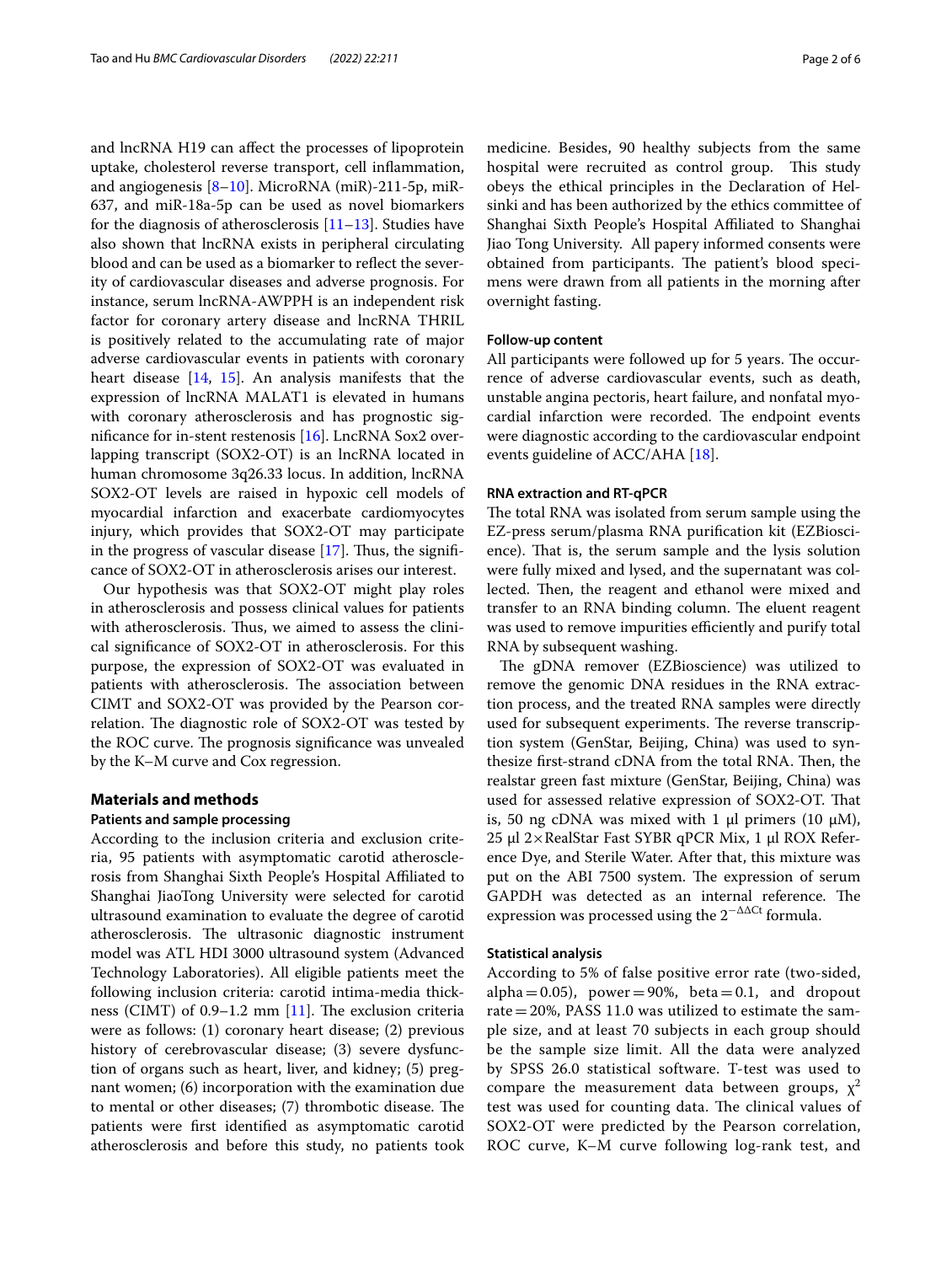COX regression test. COX regression analysis was used to analyze the infuencing factors of atherosclerosis. Among them, *P* < 0.05 was thought that the diference was statistically signifcant.

## **Results**

## **Comparison of basic characteristic data**

The age of 95 patients with carotid atherosclerosis was  $60.01 \pm 7.83$  years old (Table [1\)](#page-2-0). There were 56 males and 39 females in the carotid atherosclerosis group (Table [1](#page-2-0)). This study showed that the proportion of hypertension patients in the atherosclerosis group was higher, and the items of LDL-C, CRP, and CIMT in the atherosclerosis group were also higher than those in control group (Table  $1, P < 0.05$  $1, P < 0.05$ ). There were no significant differences on age, sex, drinking, smoking, diabetes, and HDL-C between the two groups (Table [1,](#page-2-0) *P*>0.05).

## **Expression of SOX2‑OT in atherosclerosis**

All serum specimens of participants were applied in the RT-qPCR to analyze the expression of SOX2-OT. The serum SOX2-OT level in the atherosclerosis group was signifcantly higher than that in the control group (Fig. [1A](#page-2-1), *P*<0.001).

## **Connection of SOX2‑OT and CIMT**

Based on the abnormality of SOX2-OT expression in patients with atherosclerosis, Pearson association analysis was performed to elucidate the interconnection between SOX2-OT expression and CIMT levels. As shown in Fig. [1](#page-2-1)B, the relative levels of SOX2-OT were pertinent to the imaging marker CIMT, discerning that SOX2-OT might be implicated in atherosclerosis  $(r=0.782, P<0.001)$ .

| Hypertension, n     |                 |                 | 0.049 |
|---------------------|-----------------|-----------------|-------|
| Yes                 | 41              | 57              |       |
| No                  | 49              | 38              |       |
| Diabetes, n         |                 |                 | 0.183 |
| Yes                 | 33              | 44              |       |
| No                  | 57              | 51              |       |
| HDL-C (mmol/<br>ml) | $1.20 \pm 0.18$ | $1.15 \pm 0.18$ | 0.098 |

<span id="page-2-0"></span>**Table 1** Clinical baseline data of the study subjects

Age, years 59.71 ± 7.49 60.01 ± 7.83 0.791

Drinking, n 0.143

Smoking, n 0.245

**atherosclerosis (n**=**95)**

45/45 56/39 0.222

 $2.75 \pm 0.62$   $3.44 \pm 0.87$  <0.001

**Items Control (n**=**90) Carotid** 

Yes 25 36 No 65 59

Yes 35 45 No 55 50

Sex, male/ female

LDL-C (mmol/

ml)

HDL-C, high-density lipoprotein; LDL-C, low density lipoprotein; CRP, C-reactive protein; CIMT, carotid intima-media thickness. Data are expressed as n or  $mean \pm$  standard deviation

CRP (mg/l)  $5.08 \pm 3.42$   $14.55 \pm 3.30$   $< 0.001$  $CIMT (mm)$  0.49 $\pm$ 0.18 1.09 $\pm$ 0.08 <0.001

## **Diagnostic performance of SOX2‑OT**

The possible utility of serum SOX2-OT as a biomarker for atherosclerosis patients was evaluated. As exhibited in Fig. [2,](#page-3-0) the AUC of SOX2-OT was 0.921, and the sensitivity of 87.4%, specificity of 82.2% at the cutoff value of 1.25. This discovery indicated that SOX2-OT might serve as a clinical marker.

<span id="page-2-1"></span>

*P* **values**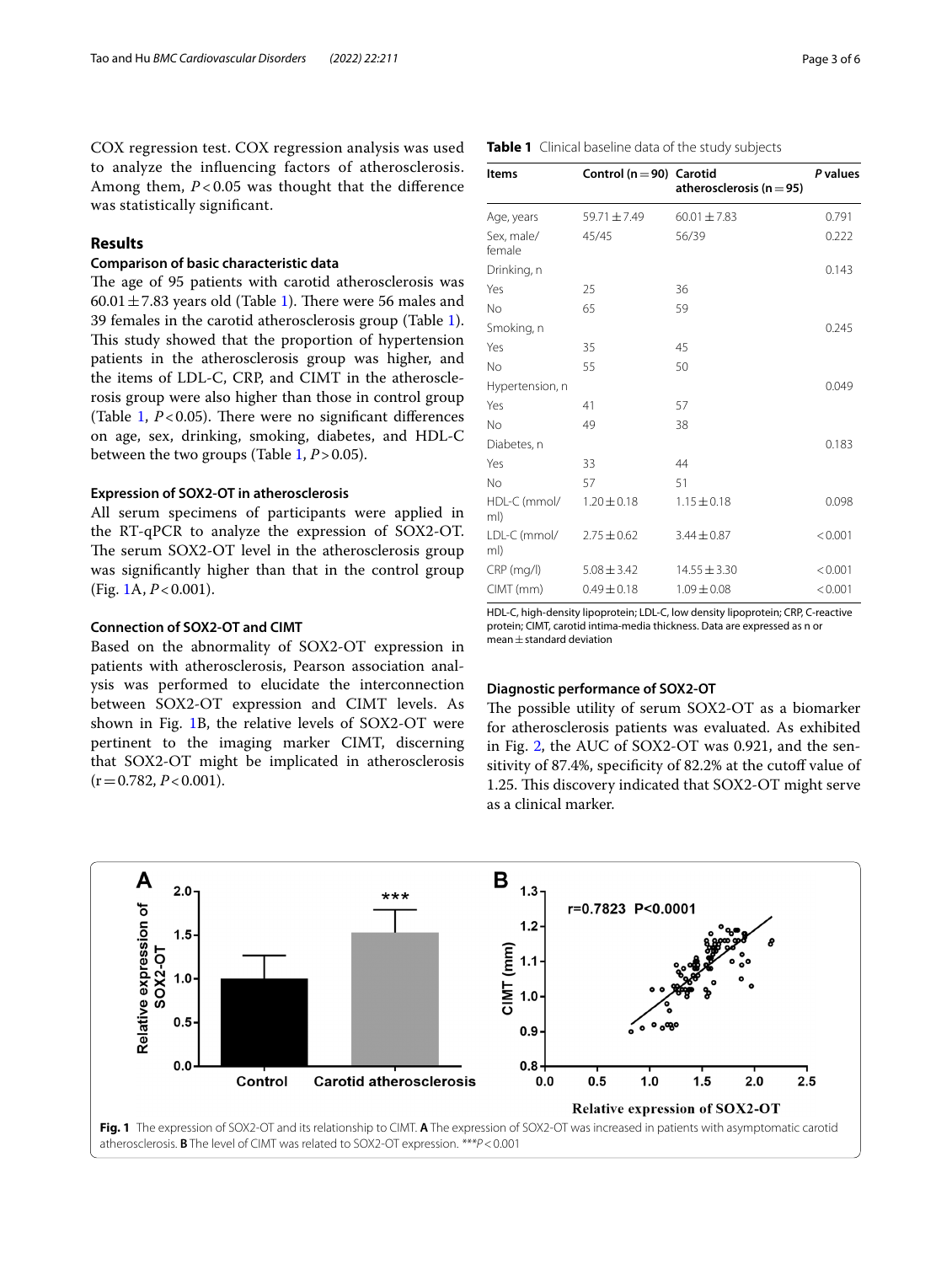**Prognostic role of SOX2‑OT** All patients were divided into poor outcomes and good outcomes according to the situation of a 5-year followup. There were 19 patients with endpoint events, and 76 patients without. The expression of SOX2-OT was declined in the good prognosis patients compared with the poor prognosis patients (Fig.  $3A, P < 0.001$ ).

<span id="page-3-0"></span>**Fig. 2** The predictive role of SOX2-OT. The AUC of SOX2-OT was 0.921 with the sensitivity of 87.4% and the specifcity of 82.2%

 $0.4$ 

 $0.6$ 

1 - Specificity

 $0.8$ 

 $1.0$ 

 $AUC=0.921$ Sensitivity=87.4% Specificity= $82.2\%$ 

 $P < 0.001$ 

## The prognostic importance of serum SOX2-OT in patients with atherosclerosis was tested by K–M analysis. A total of 42 patients was divided into low expression group and 53 patients were recruited in the high expression group in accordance with the median expression of SOX2-OT. The finding showed that the occurrence of endpoint events in the low expression of SOX2-OT was lower than that in the high expression of the SOX2-OT group (Fig.  $3B, P = 0.001$  $3B, P = 0.001$ ).

## **Possibility of SOX2‑OT as an independent biomarker**

In COX regression analysis, the incidence of cardiovascular events in fve years was taken as dependent variables, and age, sex, drinking, smoking, hypertension, diabetes, HDL-C, LDL-C, CRP, CIMT, and serum SOX2-OT were taken as independent variables. The results showed that CRP (95% CI=1.129–15.157, HR=4.137, *P*=0.032), CIMT (95% CI=1.104–11.932, HR=3.629, *P*=0.034), and SOX2-OT  $(95\% \text{ CI} = 1.200 - 13.984, \text{ HR} = 4.096,$ *P*=0.024) were independent risk factors for patients with atherosclerosis (Table [2\)](#page-4-0).

## **Discussion**

 $1.0$ 

Asymptomatic carotid atherosclerosis, which has no history of cardio-cerebral vascular events, is an early stage of atherosclerotic disease [\[19](#page-5-16)]. Carotid atherosclerosis can refect the degree of systemic atherosclerosis and is one of the main causes and independent risk factors of stroke, dementia, and cardiovascular events [\[20,](#page-5-17) [21\]](#page-5-18). In recent years, the improvement of residents' living standards has led to the refnement of diet structure, the formation of

Low expression of lncRNA SOX2-

<span id="page-3-1"></span>

 $1.0$ 

 $0.8$ 

 $0.6$ 

 $0.4$ 

 $0.2$ 

 $0.0$ 

 $0.0$ 

A

 $0.2$ 

Sensitivity

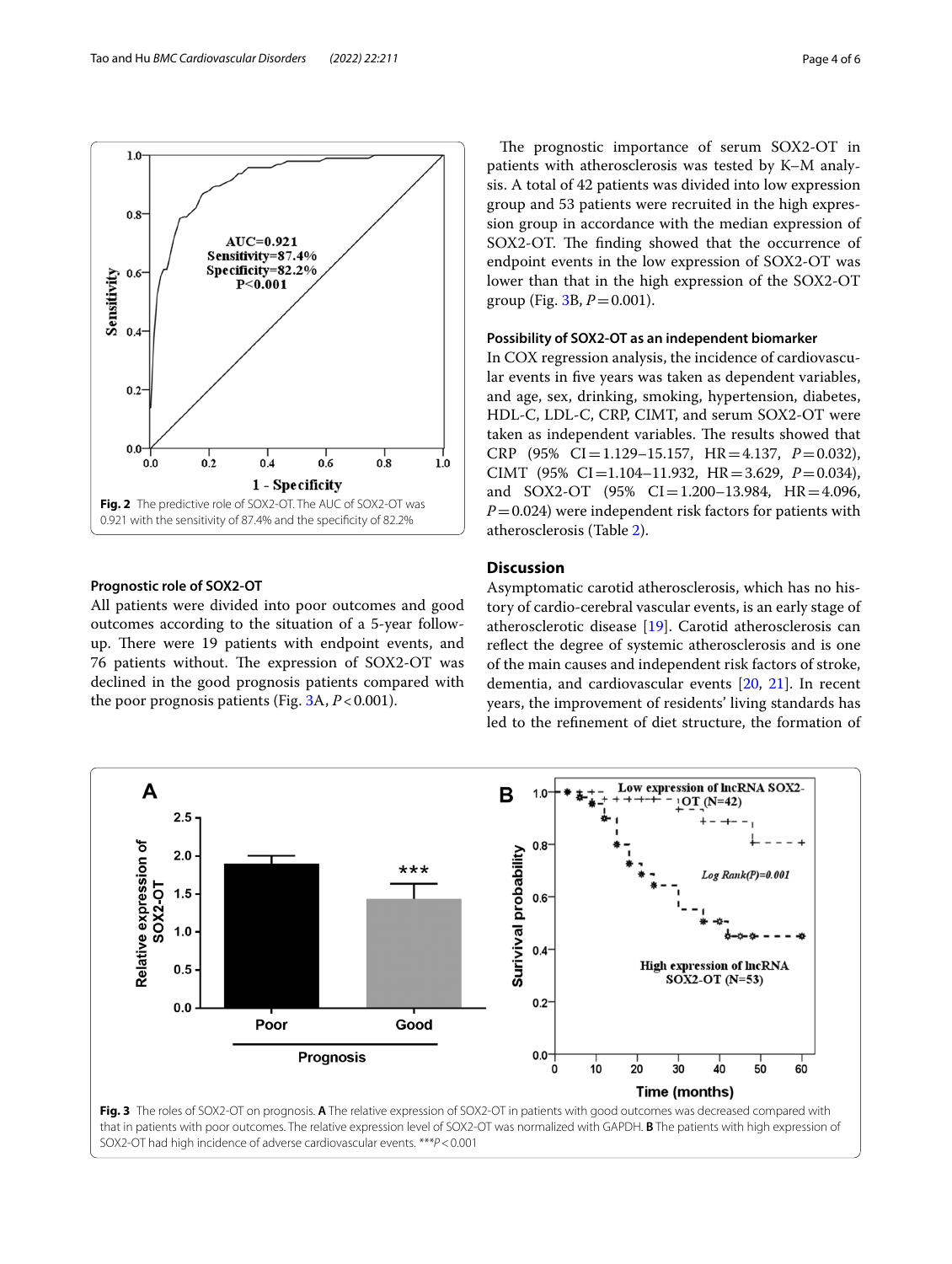<span id="page-4-0"></span>**Table 2** Multivariate Cox analysis of independent factors afecting cardiovascular endpoint events

| <b>Measurements</b> | 95% CI          | <b>HR</b> | P values |
|---------------------|-----------------|-----------|----------|
| Age                 | 0.529-4.705     | 1.578     | 0.413    |
| Sex                 | 0.373-3.897     | 1.206     | 0.754    |
| Drinking            | 0.385-3.955     | 1.233     | 0.724    |
| Smoking             | $0.392 - 3.352$ | 1.146     | 0.804    |
| Hypertension        | $0.487 - 3.903$ | 1.378     | 0.546    |
| <b>Diabetes</b>     | $0.472 - 7.293$ | 1.854     | 0.377    |
| HDI-C               | $0.144 - 1.427$ | 0.453     | 0.176    |
| $IDI-C$             | $0.694 - 5.444$ | 1.943     | 0.206    |
| <b>CRP</b>          | 1.129-15.157    | 4.137     | 0.032    |
| <b>CIMT</b>         | 1.104-11.932    | 3.629     | 0.034    |
| LncRNA SOX2-OT      | 1.200-13.984    | 4.096     | 0.024    |

HDL-C, high-density lipoprotein; LDL-C, low density lipoprotein; CRP, C-reactive protein; CIMT, carotid intima-media thickness

unhealthy living habits, and the increase of work pressure, which has led to the increased risk of cardiovascular events, among which carotid atherosclerosis is the most prominent. The nature and degree of stenosis of internal carotid atherosclerotic plaque will have an impact on cardiovascular events. Thus, early identification and intervention are of great signifcance.

LncRNAs are widely distributed in animals, plants, viruses, and other organisms, and they can play roles in gene expression regulation, cell proliferation, apoptosis, and metabolism. Many studies have confrmed that IncR-NAs can afect the occurrence and development of atherosclerosis at the epigenetic level. In this paper, SOX2-OT was highly expressed in the patients with carotid atherosclerosis, suggesting that carotid atherosclerosis might lead to the alternation of SOX2-OT expression. In addition, the elevated SOX2-OT was correlated with the increased CIMT levels, which suggested that the progression of carotid atherosclerosis might contribute to the abnormality of SOX2-OT expression. Accumulated evidence reports the crucial roles of SOX2-OT in the regulation of tumors and various diseases. It is reported that the expression of SOX2-OT is enhanced in lung cancer, gastric cancer, and esophageal cancer [\[22](#page-5-19)–[24\]](#page-5-20), which indicates that SOX2-OT is a oncogene in cancers. The expression of SOX2-OT is raised during central nervous system development and ischemic heart failure [[25,](#page-5-21) [26](#page-5-22)], providing the relationship between SOX2-OT and cardiovascular events. As summarized previously, SOX2-OT might participate in the development of atherosclerosis.

In the present report, the clinical signifcance of SOX2-OT was further revealed. The finding of ROC curve implied that SOX2-OT might be a biomarker to diferentiate the patients with carotid atherosclerosis from healthy cohorts with desirable specifcity and sensitivity. In addition, the expression of SOX2-OT in the patients with good outcomes was reduced, which revealed that the expression of SOX2-OT might change with the development of carotid atherosclerosis. Besides, the K–M analysis discovered that patients with high SOX2-OT levels had a high possibility of sufering cardiovascular events, indicating that overexpression of SOX2-OT is a risk of poor outcomes. In addition, the result of Cox regression analysis indicated that SOX2- OT might be an independent prognostic biomarker in predicting the outcome of patients with carotid atherosclerosis. As reported by previous publications, several lncRNAs have the probability of being markers in chronic vascular diseases. In coronary atherosclerosis, Qual et al. discern that PVT1 is an independent factor influencing disease development  $[27]$ . The ROC curve of lncRNA HIF1A-AS1 propounds that this lncRNA may serve as an indicator for patients with atherosclerosis [\[28](#page-5-24)]. All these data suggested that lncRNA might act as a biomarker in the progression of vascular dysfunction. However, the limitations of small sample size and short duration of follow-up hampered the appliance of SOX2-OT. Limitations also include the lack of positive control lncRNA, lack of data comparing the SOX2-OT expression before and after treatment in patients, without usage of pulse wave velocity. More investigates would be performed on larger population and heterogenous population.

## **Conclusions**

In total, an enhancement of SOX2-OT expression in patients with asymptomatic carotid atherosclerosis was evaluated. The upregulation of SOX2-OT was associated with the ascended CIMT levels. Moreover, SOX2-OT might be a predictive indicator of the identifcation and progression of carotid atherosclerosis. This study discovered a novel biomarker in carotid atherosclerosis and this fnding might be benefcial to the screen and predict patients with asymptomatic carotid atherosclerosis.

## **Acknowledgements**

Not Applicable.

#### **Author contributions**

JT designed the study and conducted the experiment. YH analyzed the data and wrote the manuscript. All authors have agreed to the publication of this study. All authors have read and approved the fnal manuscript.

#### **Funding**

There was no funding for this study.

#### **Availability of data and materials**

The datasets generated during the current study are not publicly available due this study is only a part of the research direction of the authors' research